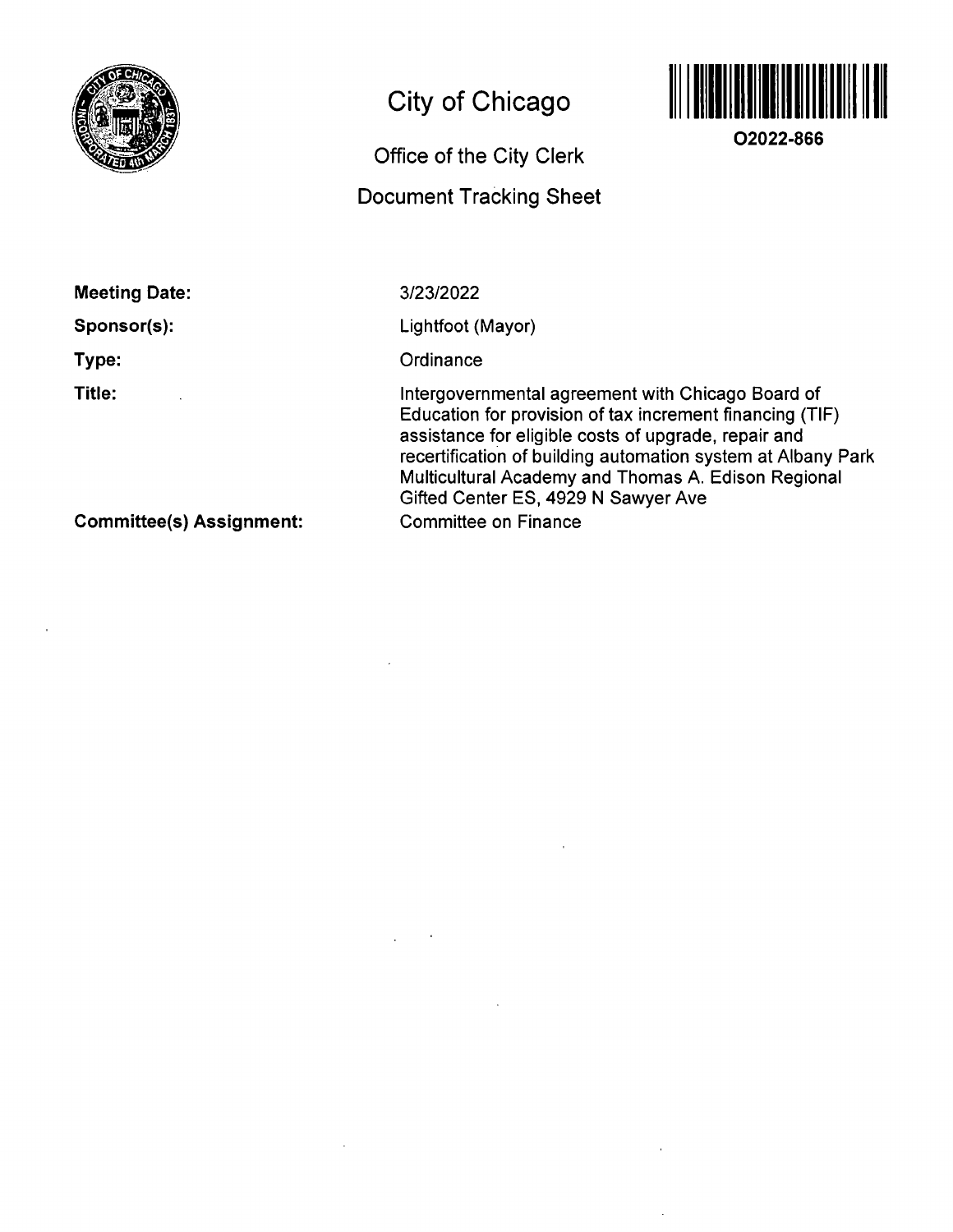

#### **OFFICE OF THE MAYOR**

#### CITY OF CHICAGO

LORI E. LIGHTFOOT MAYOR

March 23. 2022

## TO THE HONORABLE, THE CITY COUNCIL OF THE CITY OF CHICAGO

Ladies and Gentlemen:

At the request of the Commissioner of Planning and Development, I transmit herewith ordinances authorizing the execution of intergovernmental agreements with the Chicago Board of Education to provide TIF funding for improvements al various schools.

Your favorable consideration of these ordinances will be appreciated.

Very truly your infort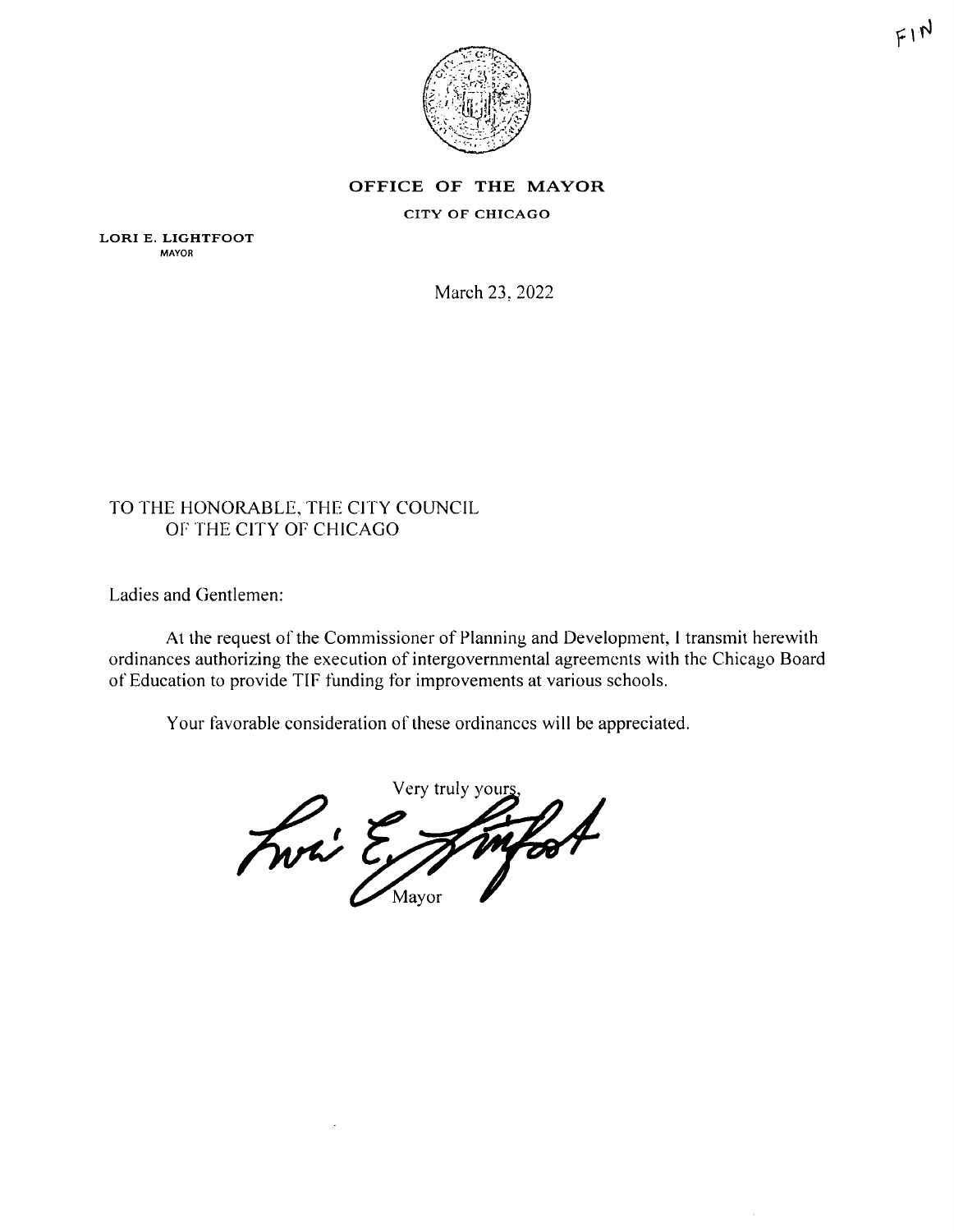#### **ORDINANCE**

WHEREAS, the City of Chicago (the "City") is a municipal corporation and home rule unit of government under Article VII, Section 6(a) of the 1970 Constitution of the State of Illinois, and as such, may exercise any power and perform any function pertaining to its government and affairs; and

WHEREAS, the Board of Education of the City of Chicago (the "Board") is a body politic and corporate, organized under and existing pursuant to Article 34 of the School Code of the State of Illinois, 105 ILCS 5/1-1 et seq.; and

WHEREAS, pursuant to the provisions of an act to authorize the creation of public building commissions and to define their rights, powers, and duties underthe Public Building Commission Act (50 ILCS 20/1 et seq.), the City Council of the City (the "City Council") created the Public Building Commission of Chicago to facilitate the acquisition and construction of public buildings and facilities; and

WHEREAS, the City is authorized under the provisions of the Tax Increment Allocation Redevelopment Act, 65 ILCS 5/11-74.4-1 et seg., as amended from time to time (the "Act"), to finance projects that eradicate blight conditions through the use of tax increment allocation financing for redevelopment projects; and

WHEREAS, under 65 ILCS 5/11-74.4-3(q)(7), such ad valorem taxes which pursuant to the Act have been collected and are allocated to pay redevelopment project costs and obligations incurred in the payment thereof ("Increment") may be used to pay all or a portion of a taxing district's capital costs resulting from a redevelopment project necessarily incurred or to be incurred in furtherance of the objectives of the redevelopment plan and project, to the extent the municipality by written agreement accepts and approves such costs; and

WHEREAS, the Board is a taxing district under the Act; and

WHEREAS, the Board operates a school identified in Exhibit A (the "School") located at the Property identified in Exhibit A (the "Property"); and

WHEREAS, the Board desires to undertake certain improvements at the School as described in Exhibit A (the "Project"); and

WHEREAS, in accordance with the provisions of the Act, the City Council: (i) approved and adopted a redevelopment plan and project (the "Plan") for a portion of the City identified on Exhibit A (the "Redevelopment Area"); (ii) designated the Redevelopment Area as a "redevelopment project area"; and (iii) adopted tax increment allocation financing for the Redevelopment Area, pursuant to ordinances (collectively, the "TIF Ordinances") adopted on the date (or dates, if subsequently amended) and published in the Journal for such date(s), identified on Exhibit A; and

WHEREAS, all of the Property lies wholly within the boundaries of the Redevelopment Area; and

WHEREAS, Increment collected from the Redevelopment Area shall be known as the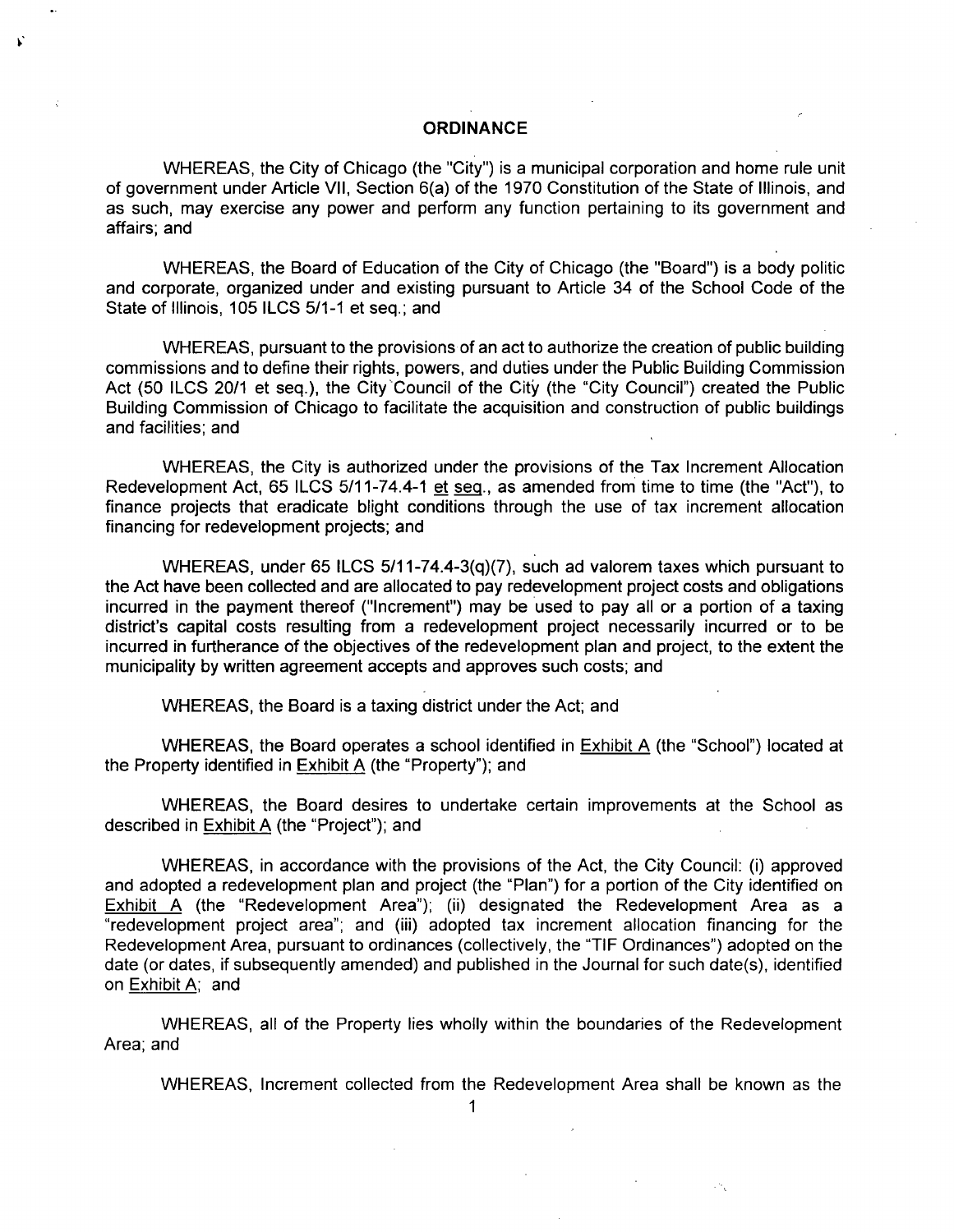#### "Redevelopment Area Increment"; and

V

WHEREAS, the Department of Planning and Development of the City desires to use a portion of the Redevelopment Area Increment in an amount not to exceed the amount identified in Exhibit A for the purpose of wholly or partially funding certain costs of the Project (the "TIF-Funded Improvements") to the extent and in the manner provided in this ordinance and the Agreement (as hereinafter defined); and

WHEREAS, a detailed budget for the Project (the "Project Budget") and an itemized list of the TIF-Funded Improvements are each incorporated into Exhibit A; and

WHEREAS, the Plan contemplates that tax increment financing assistance would be provided for public improvements, such as the Project, within the boundaries of the Redevelopment Area; and

WHEREAS, in accordance with the Act, the TIF-Funded Improvements are and shall be such of the Board's capital costs necessarily incurred or to be incurred in furtherance of the objectives of the Plan, and the City hereby finds that the TIF-Funded Improvements consist of the cost of the Board's capital improvements for the Project that are necessary and directly result from the redevelopment project constituting the Project and, therefore, constitute "taxing districts' capital costs" as defined in Section 5/11-74.4-03(u) of the Act; and

WHEREAS, pursuant to an ordinance adopted by the City Council on April 21, 2021, and published in the Journal of Proceedings for the City Council for such date at pages 29530 through 29549, the City Council approved a form of an intergovernmental agreement attached thereto for a project at Jacob Beidler Elementary School (the "Form Agreement"); and

WHEREAS, the City and the Board wish to enter into an intergovernmental agreement in substantially similar form to the Form Agreement, substituting the Project-specific terms with the information contained in Exhibit A, whereby the City shall pay for or reimburse the Board for the TIF-Funded Improvements related to the Project (the "Agreement"); now, therefore,

BE IT ORDAINED BY THE CITY COUNCIL OF THE CITY OF CHICAGO:

SECTION 1. The above recitals, and the statements of fact and findings made therein, are incorporated herein and made a material part of this ordinance.

SECTION 2. The City hereby finds that the TIF-Funded Improvements, among other eligible redevelopment project costs under the Act approved by the City, consist of the cost of the Board's capital improvements for the Project that are necessary and directly result from the redevelopment project constituting the Project and, therefore, constitute "taxing districts' capital costs" as defined in Section 5/11-74,4-03(u) of the Act,

SECTION 3, The Commissioner of Planning and Development and a designee are each hereby authorized, subject to approval by the City's Corporation Counsel, to negotiate, execute and deliver the Agreement and such other documents as may be necessary to carry out and comply with the provisions of the Agreement, with such changes, deletions and insertions as shall be approved by the persons executing the Agreement on behalf of the City,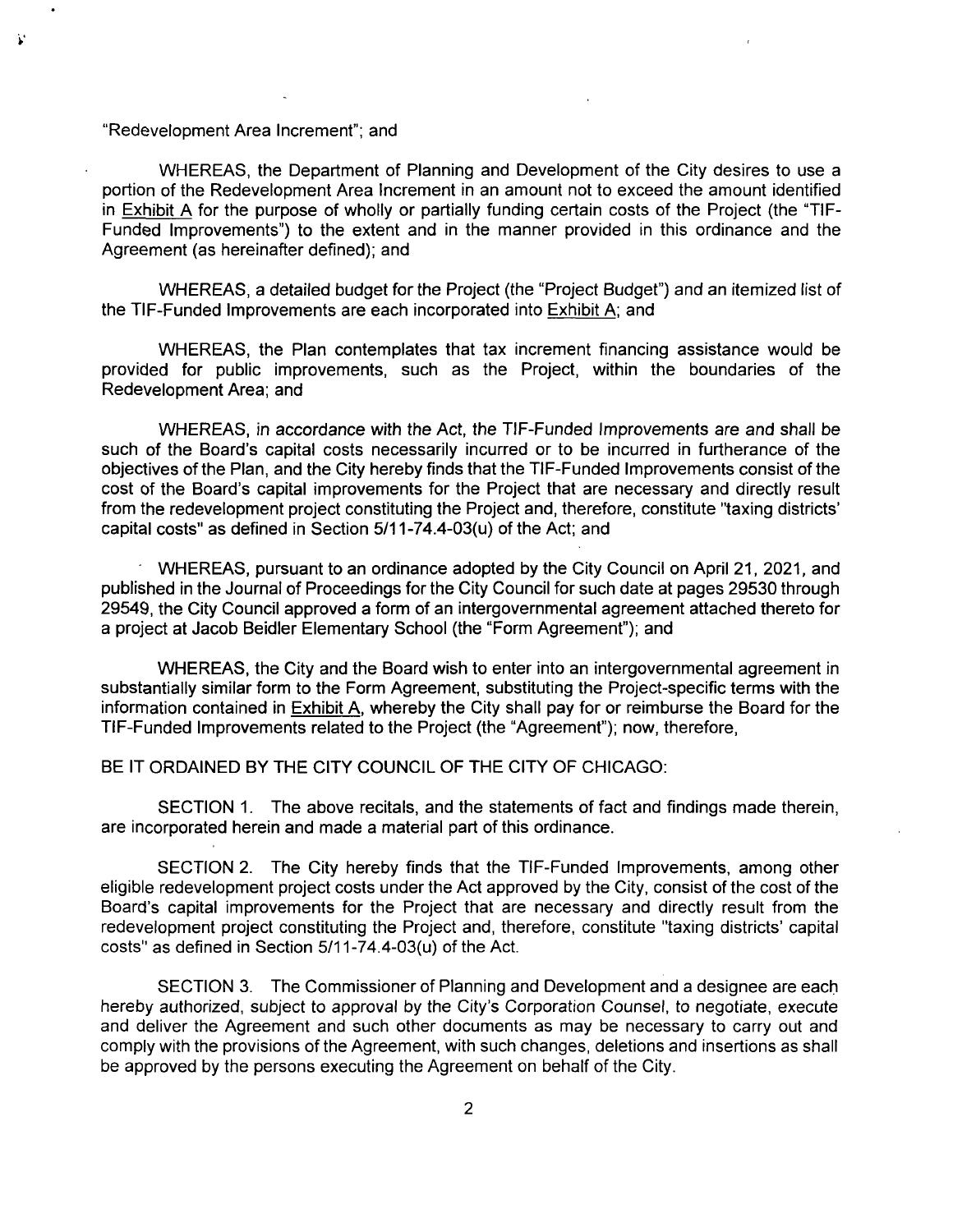SECTION 4. To the extent that any ordinance, resolution, rule, order or provision of the Municipal Code of Chicago, or part thereof, is in conflict with the provisions of this ordinance, the provisions of this ordinance shall control. If any section, paragraph, clause or provision of this ordinance shall be held invalid, the invalidity of such section, paragraph, clause or provision shall not affect any of the other provisions of this ordinance.

SECTION 5. This ordinance takes effect upon passage and approval.

 $\cdot$ 

 $\overline{3}$